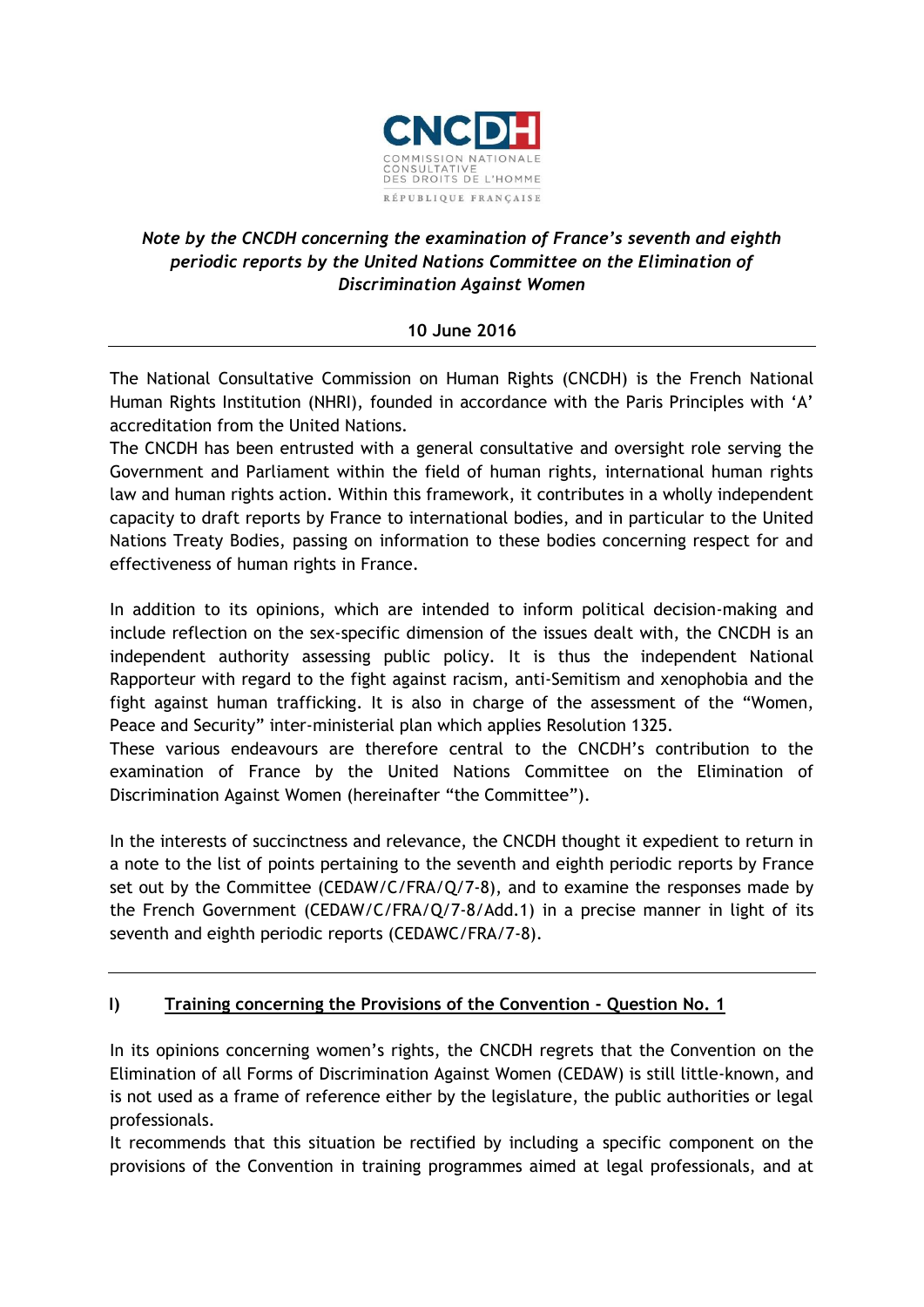judges and members of the national legal service in particular. In this respect, it should be noted that the CNCDH recently made an offer to the French National school for the Judiciary (*Ecole nationale de la magistrature*) to direct an in-service training session for judges concerning United Nations international human rights conventions as a whole, and the CEDAW in particular, for which the national judge is the judge under ordinary law.

Failure to take the Convention into consideration on the part of legal professionals is confirmed in particular by the fact that it is not called upon in legal rulings. In France, duly-ratified international instruments rank higher than laws in the hierarchy of norms, but the direct applicability thereof is determined on a case-by-case basis, depending in particular upon the degree of clarity and precision of the stipulation.

Apart from the details of the provisions of the Convention which are deemed to be directly applicable by courts, the Committee may find it useful to ask France to list all legal rulings made which refer to the CEDAW, regardless of the outcome of the ruling, in order to be able to assess legal professionals' knowledge of this Convention.

#### **II) The National Consultative Commission on Human Rights and the High Council for Equality between Women and Men - Question No. 3.4 - Article 3**

The CNCDH regrets that France has not really answered the question raised by the Committee.

The CNCDH is an institution whose independence from the authorities is enshrined in law. Its duties have been considerably widened in recent years, without its resources for all that being increased. It is therefore surprising that the French Government presents an exercise in accounting entries, which has made it possible, in particular, to transfer the Prime Minister's allocation for the Human Rights Prize of the French Republic to the CNCDH budget, in the form of an increase in its funds, without any real increase in funds for its activities and without raising its maximum number of staff.

It should be recalled that, in 2014 the CNCDH was entrusted with the role of independent National Rapporteur in charge of the assessment of public policy for the fight against human trafficking and exploitation. Despite the substantial weight of this new mission, it was not accompanied with any additional financial or human resources, to the point of weakening the proper operation of the institution.

For its part, the High Council for Equality between Women and Men (*Haut Conseil à l'égalité entre les femmes les hommes*) is an institution reporting to the Prime Minister, whose resources are manifestly inadequate for the completion of the whole of the duties entrusted to it by decree. It would be particularly desirable for it to be made permanent, in view of the acknowledged quality of the work it undertakes.

As a national human rights institution, the CNCDH conducts operations of cooperation with bodies which, in their specific field of competence, contribute to one of the dimensions of human rights. The CNCDH and the High Council for Equality thus both take part in meetings concerning the "Women, Peace and Security" inter-ministerial plan and work together for the assessment of the strategic policy document on gender. Their fields of activity, their status and the scope of their recommendations and contacts are not of the same nature.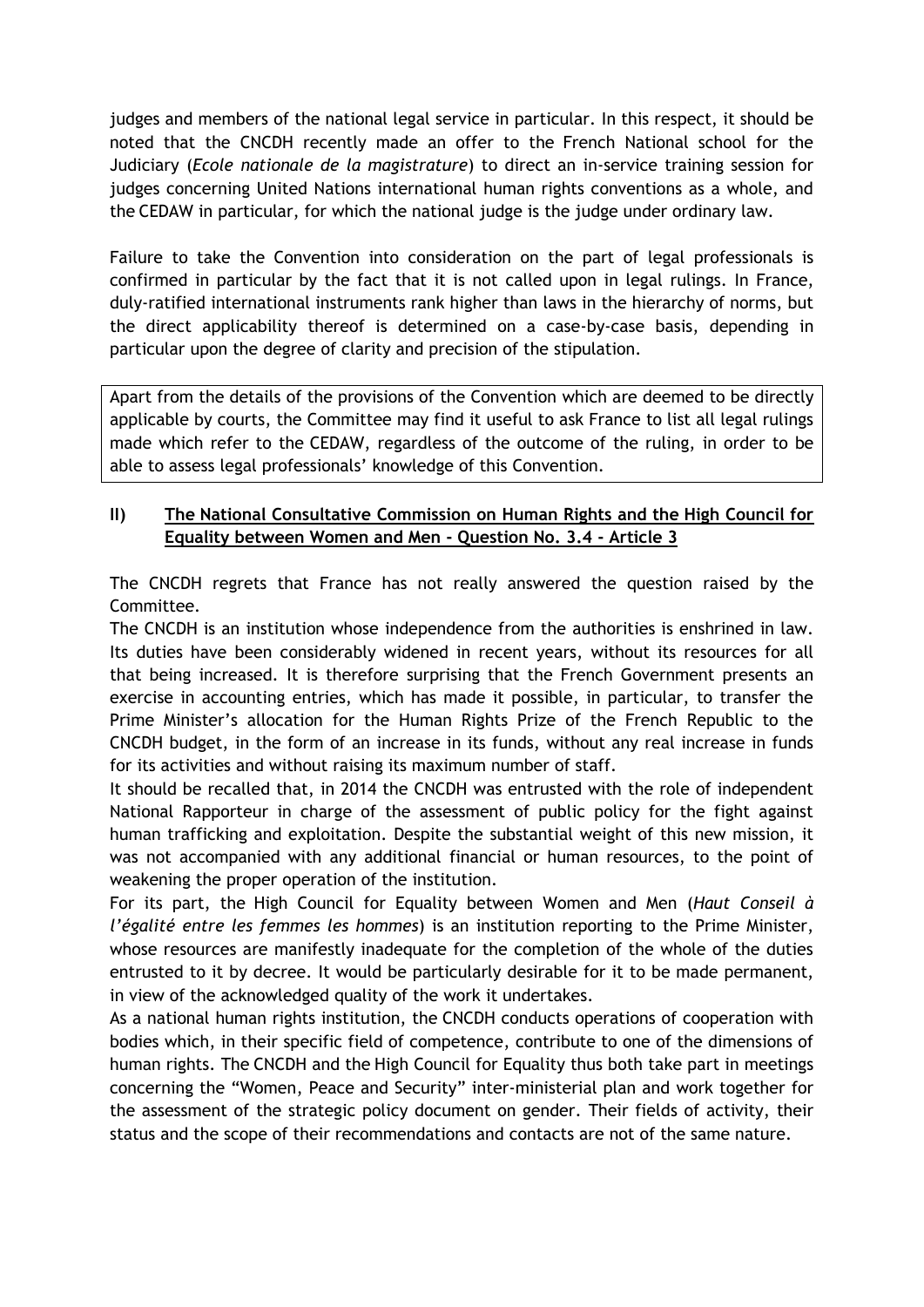The Committee might find it useful to ask France whether it intends to provide these two institutions with the resources required for their duties, mentioned herein, that is to say the defence of equality between women and men and of human rights more broadly speaking.

#### **III) Harmful Stereotypes and Practices - Question No. 4 - Article 5**

The CNCDH considers that reinforcement of the fight against sexist stereotypes and prejudices, through education, training and the media in particular, is a priority area leading to full and effective equality between women and men. However it observes that sexist stereotypes and prejudices continue in the school environment, influencing choices and advice with regard to courses of study. Apart from stereotypes promoted by school textbooks, messages in the public arena as a whole constitute an obstacle to the implementation of public policies in favour of equality between women and men, and in particular the underrepresentation of women in the media, and advertisements.

On the basis of this assessment, the CNCDH had already set out recommendations in an opinion of 2010<sup>1</sup>, which it recently reiterated in a recent opinion of 2016<sup>2</sup>, since unfortunately the pertinence of these recommendations still remains. Indeed, in the first place it called upon the French government to support efforts to implement the interministerial convention for equality between girls and boys in the educational system, in particular: training of the actors of the educational community with regard to questions of equality between women and men; elimination of sex-based stereotypes from school textbooks; improvement of sex education; establishment of preventive actions with regard to sexist behaviours and violence; promotion of diversification of choices of school courses of study for girls for more balanced representation of women and men in economic and social life. The CNCDH also encouraged the government to undertake reflection with regard to the image of women portrayed in the media and the consequences which stereotyped use of this image may have upon the effectiveness of equality between women and men, and therefore upon social attitudes.

The CNCDH shares the Committee's concerns and considers that it would be appropriate to once again ask France what it intends to undertake, in terms of concrete measures, in order to fight against continuing stereotypes and prejudices in the fields of primary and secondary education and the media.

In addition, the CNCDH would like to draw the Committee's attention more specifically to the prejudices and stereotypes endured by two particularly vulnerable groups: Roma women and immigrant women.

1

<sup>1</sup> CNCDH, *avis pour le 15ème anniversaire de la Conférence mondiale de Pékin sur les femmes* ["Opinion for the 15th Anniversary of the Beijing International Conference on Women"], 4 February 2010.

<sup>2</sup> CNCDH, *avis sur les violences contre les femmes et les féminicides* ["Opinion on Violence against Women and Femicide"], 26 May 2016.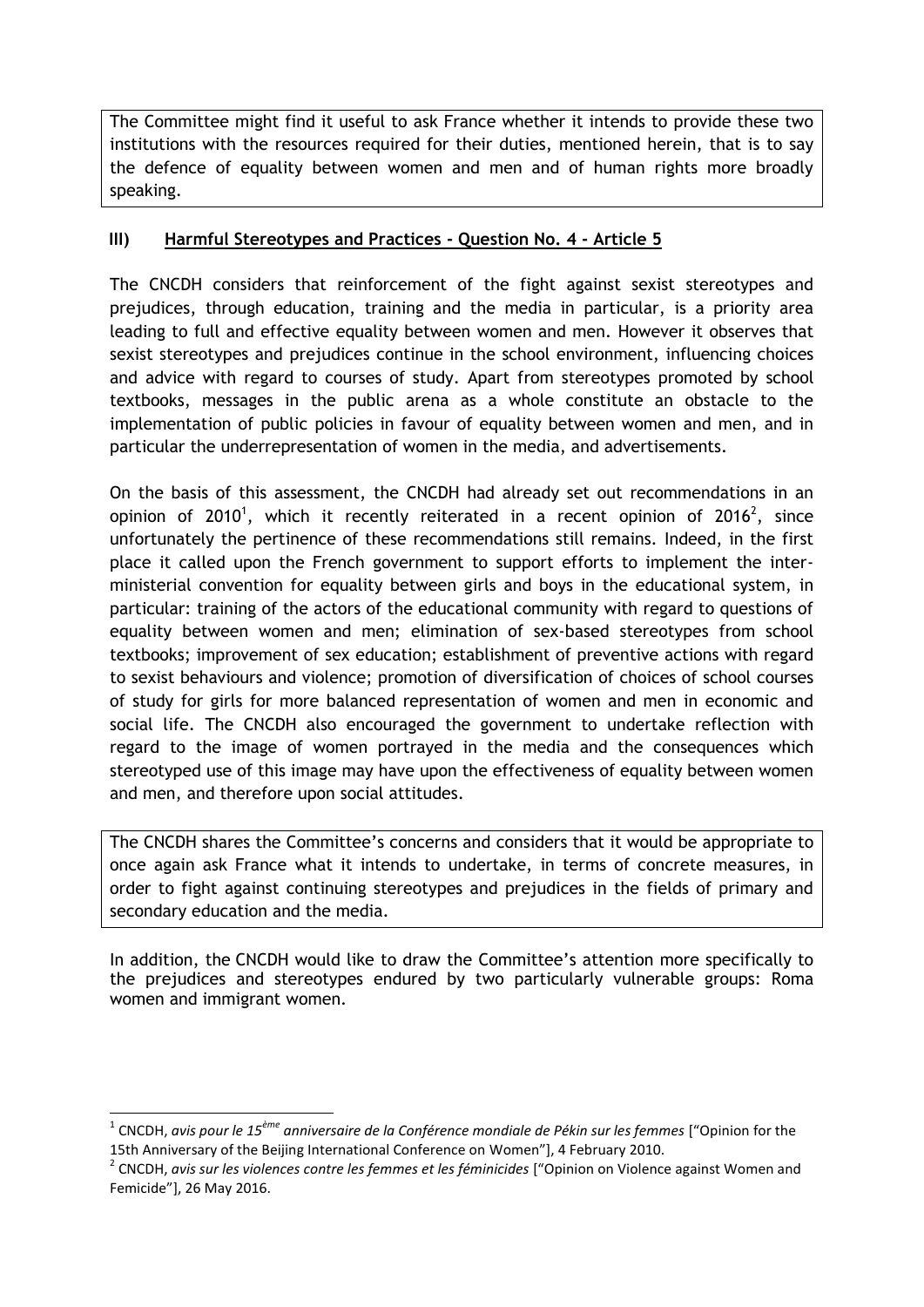As far as Roma women are concerned, in an opinion of 2014<sup>3</sup> the CNCDH alerted the Government to the high number of forced evacuations and to the urgency of bringing this practice to an end when it is implemented without any alternative housing solution having been found. Indeed, these practices are particularly questionable for the CNCDH insofar as they contribute to denial of the right of education for children, prevent access to health care and benefits for families with children, and contribute to the promotion of a negative image of these population groups in public opinion. Furthermore, they make it more difficult to monitor families, which is nonetheless necessary in order to combat violence against women, such as early marriage and domestic violence.

Accordingly the Committee might also question France with regard to the manner in which the specific needs of women living in shantytowns are taken into account, in particular in case of evacuation, as well as their vulnerability in the face of the risks with which they are confronted because of the increase in discriminations to which they are subjected.

Finally, as far as immigrant women are concerned, in a recent opinion<sup>4</sup> the CNCDH denounced the negative image promoted by the reform of the law on foreign nationals adopted by the French government in March 2016 with regard to persons of foreign origin. Indeed, it is to be feared that French migration policy may increase the risks of stigmatisation and discrimination of which persons of foreign origin are the victims, and all the more so in the case of women.

In this respect, the Committee might ask France how foreign women's specific situations were taken into account in the reform of the law on foreign nationals and about the impact of this reform upon their situation, for example with regard to support for learning the French language and the establishment of personalised paths in order to enable faster integration of foreign women into French society.

## **IV) Female Genital Mutilation - Question No. 5**

1

In its opinion of 2013<sup>5</sup>, the CNCDH noted that "progress had been made in France in terms of the fight against female genital mutilation". Nevertheless, many young girls, the vast majority of whom normally reside within the national territory, are still in a situation of danger. Whilst the practice of female genital mutilation (FGM) has significantly declined within French territory, young girls now in most cases undergo FGM during temporary stays in their countries of origin, when the latter are countries that continue to practice excision or infibulation.

The CNCDH sets out several recommendations in its opinion, in particular emphasising the importance of data collection in order to adapt awareness-raising policy among at-risk

<sup>3</sup> CNCDH, *avis sur le respect des droits fondamentaux des populations vivant en bidonvilles*, ["Opinion on Respect for the Fundamental Rights of Inhabitants of Shanty Towns"], 20 November 2014 *JORF* [*Journal officiel*] No. 0034 of 10 February 2015, text No. 92.

<sup>4</sup> CNCDH, *avis sur la réforme du droit des étrangers* ["Opinion on the Reform of the Law concerning Foreign Nationals"], 21 May 2015, *JORF* No. 0159 of 11 July 2015, text No. 94.

<sup>5</sup> CNCDH, 28 November 2013, *avis sur les mutilations sexuelles féminines* ["Opinion on female genital mutilation"], JORF No. 0287, 11 December 2013, text No. 81.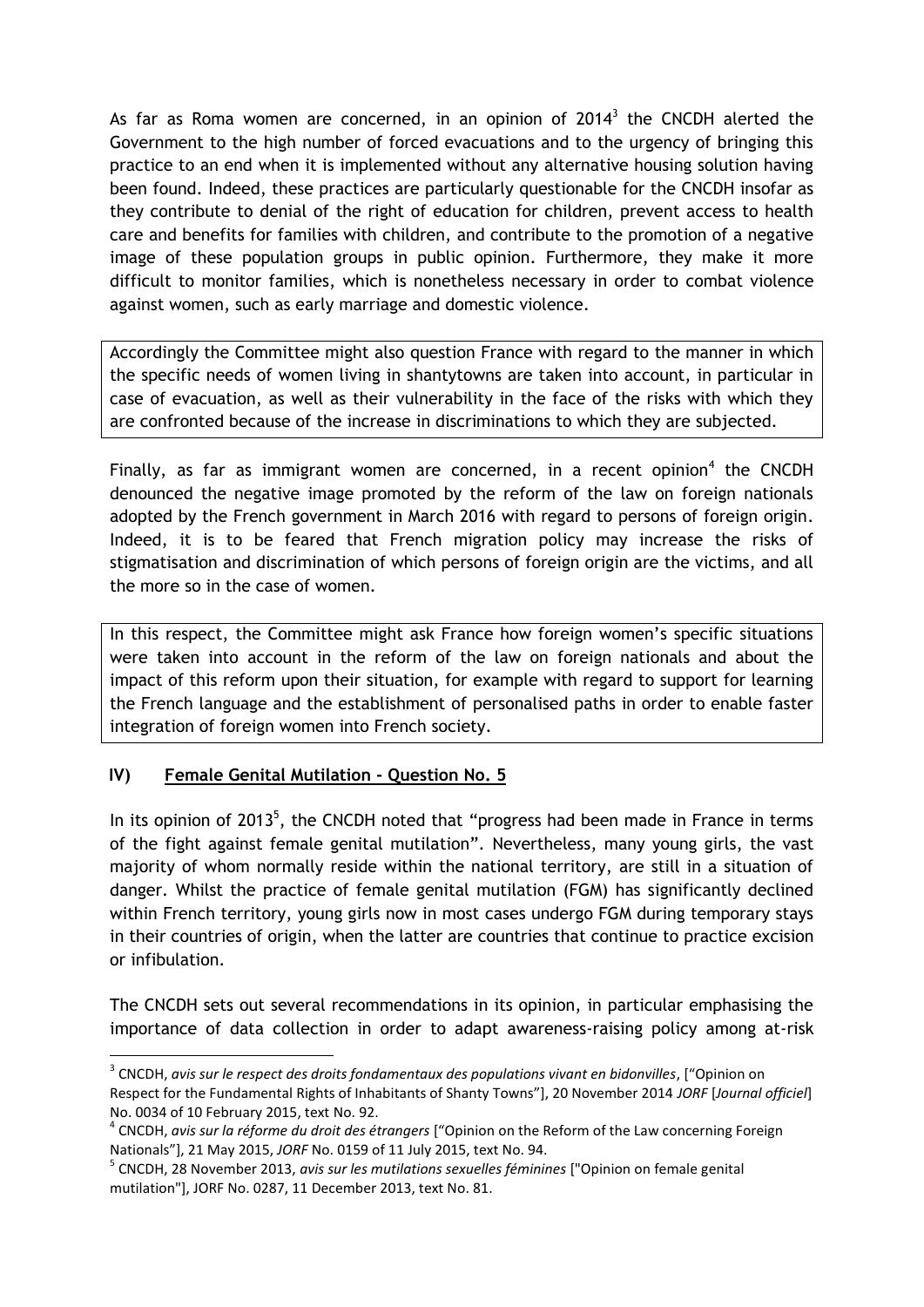populations according to changes in prevalence within immigrant families' territories of origin. It stresses the need to reinforce training and awareness-raising with regard to the practice of female genital mutilation among the various different actors concerned, in particular medical staff, social workers, the police and gendarmerie as well as judges and members of the national legal service.

In view of the few elements of response provided by France on this issue, the Committee might reiterate its request while encouraging France to give details of the manner in which it has taken on board the CNCDH's recommendations suggesting that it improve the collection of primary data on female genital mutilation; conduct quantitative and qualitative research for the purposes of improved assessment of the risks of female genital mutilation among second and third-generation immigrant women; plan training programmes aimed at the personnel concerned and improve the response to these practices in terms of criminal justice.

## **V) Violence Towards Women - Questions Nos. 6 and 7 - General Recommendation No. 19**

In its opinion of 26 May 2016 $^6$  concerning violence against women and femicide, the CNCDH notes various points with regard to which considerable margins of progress remain.

In the first place, the CNCDH establishes a damning assessment providing figures of the reality of violence affecting the life of women in France, whether originating in the home, within the professional environment or in public areas (street, public transport etc.). It calls for amendment of the Penal Code (*Code penal*), in order to improve the identification and punishment of violence and murders committed for sexist reasons, and changes in the definition of the causes of absence of criminal responsibility (including legitimate selfdefence), in order to make the situation of women prosecuted for homicide secure when they were attempting to protect themselves or to protect their children. It draws the authorities' attention to the need for better protection of victims of gender-based violence, through both re-elaboration of the legal framework and improvement of the training and means allocated to police forces, judges and members of the national legal service, healthcare staff and social workers.

The Committee might also request amendment of the Penal Code in order to recognise homicides and violence committed for sexist reasons and provide better protection for women victims of domestic violence prosecuted for having attempted to defend themselves against their attacker by redefining the criteria of the reasons for absence of criminal responsibility.

Furthermore, in its opinion of 26 May 2016, the CNCDH observes the existence of specific threats to foreign women whose residence entitlements are very often based upon the existence of consortium and cohabitation or married life.

Although the Act (loi) of 7 March 2016 concerning the law on foreign nationals<sup>7</sup> enabled improvement of the protection of women, the CNCDH observes that the protective

1

<sup>6</sup> CNCDH, avis *sur les violences contre les femmes et les féminicides* ["Opinion on Violence against Women and Femicide"], 26 May 2016., JORF No. 0131 of 7 June 2016, text No. 45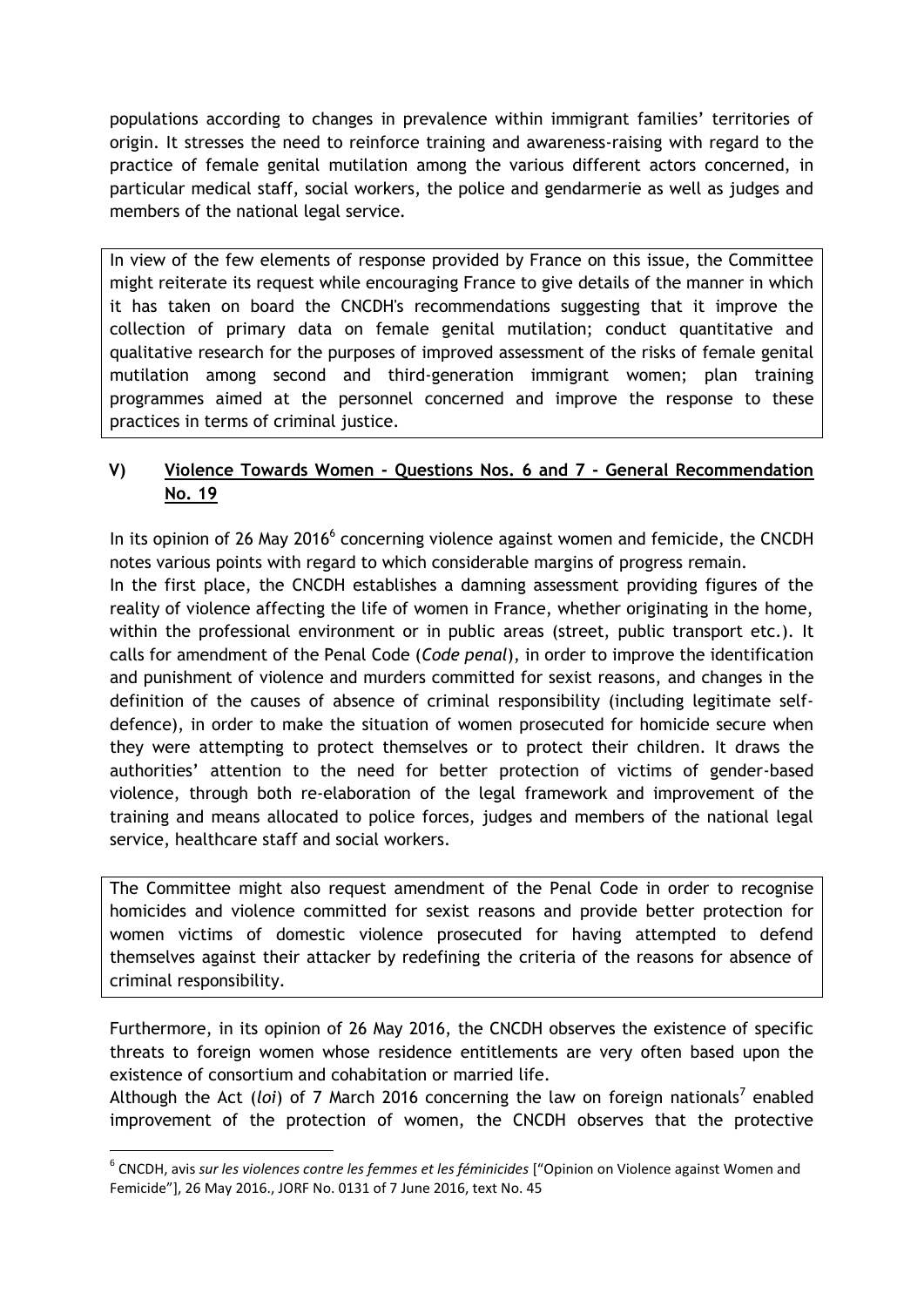mechanism put in place is inadequate to encompass all of the situations of administrative precarity in which persons of foreign nationality may be placed due to violence committed within the couple. It finds that major disparities exist between prefectures in terms of the implementation of the provisions of the Act of 7 March 2016 with regard to the renewal of residence permits in case of protective measures.

More broadly speaking, the CNCDH observes that foreign women who are victims of genderbased violence, other than domestic violence, forced marriage or human trafficking, currently have no possibility whatsoever of receiving support and protection.

A Bill in favour of the autonomy of foreign women was tabled on 13 April 2016 at the French National Assembly. This proposal is intended to make the autonomy of foreign women secure by putting an end to various situations which place women in a position of dependence in relation to their family, their spouse or even pseudo-"employers" who may put human trafficking in place.

The Committee might take up questions with the French Government concerning its position with regard to this Bill, whose provisions are in line with recommendations set out by the CNCDH and the Committee. In particular it would be appropriate to ensure that this text will be submitted for a vote before Parliament.

Finally, the CNCDH regrets that France did not provide any elements concerning protective measures aimed at disabled women in its answers. Nevertheless, women with disabilities, weakened by their physical or mental difficulties, are more vulnerable to all forms of violence and verbal, physical – and in particular sexual – and psychological assault. According to the Report on the situation of women with disabilities in the European Union, published by the European Parliament in 2007<sup>8</sup>, almost 80% of women with disabilities have been victims of violence and women with disabilities are four times more likely to be subjected to sexual attacks. Women with disabilities are subjected to twofold discrimination, because they are women and because they have disabilities. This abuse, which may occur equally in the family environment and in the institutional environment, has the specific characteristic of being in most cases invisible, since in the majority of cases victims are unable or refuse to make a criminal complaint, due to fear of being sent away from the institution which caters for them, or because they are placed in a situation of great moral and economic dependence in relation to their attacker.

The Committee might ask the French government whether there is any plan to include specific measures for the protection and support of women with disabilities in the  $5<sup>th</sup>$ national plan to combat violence against women, which is currently in the course of elaboration.

1

[http://www.europarl.europa.eu/sides/getDoc.do?pubRef=-//EP//TEXT+REPORT+A6-2007-](http://www.europarl.europa.eu/sides/getDoc.do?pubRef=-//EP//TEXT+REPORT+A6-2007-0075+0+DOC+XML+V0//EN) [0075+0+DOC+XML+V0//EN](http://www.europarl.europa.eu/sides/getDoc.do?pubRef=-//EP//TEXT+REPORT+A6-2007-0075+0+DOC+XML+V0//EN)

 $^7$  Act No. 2016-274 of 7 March 2016 concerning the law on foreign nationals in France.

<sup>8</sup> European Parliament, Committee on Women's Rights and Gender Equality, *Report on the situation of women with disabilities in the European Union*, (A6-0075/2007), 29 March 2007.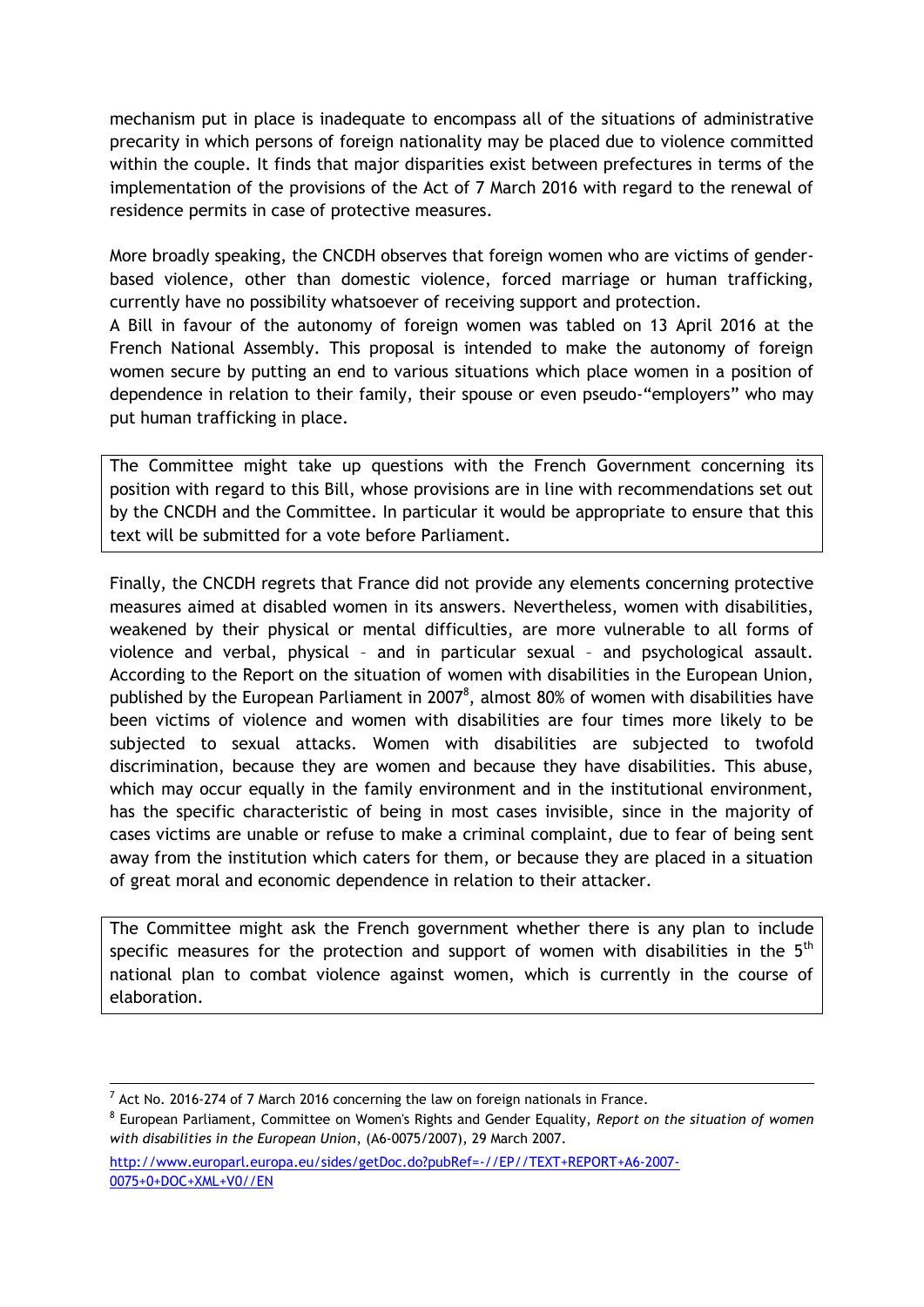In its opinion of 26 May 2016, the CNCDH observed that protection orders provide a very comprehensive but still insufficiently used tool. They are intended to enable women under their attacker's power, who fear for their bodily safety, to request protection prior to a criminal complaint. However, judges all too frequently require a criminal complaint as evidence of the likelihood of danger. Furthermore, the current average waiting period for the issuance of protection orders, which is 37 days according to the Ministry of Justice, is too long for emergency measures. Moreover, the length of the period of protection (6 months) is too short in view of the mechanisms for punishment and provision of measures for perpetrators of violence, which results in the need to provide for extensions.

The Committee might usefully suggest that the Government publish a new ministerial circular in order to provide lines of policy for judges in favour of more frequent and appropriate use of protection orders, in particular with regard to assessment of the likelihood of the commission of alleged acts of violence and exposure to danger.

## **VI) Trafficking and Exploitation of Women – Question No. 8 – Article 6**

Despite the answers provided by France, the CNCDH considers the funding provided for the prevention of human trafficking to be inadequate.

Since 2014, the fight against human trafficking has had the benefit of dedicated financing (programme 137 "Equality between Women and Men" - action 15 devoted to prevention and the fight against prostitution and human trafficking). Although the CNCDH salutes the creation of a specific budget entry for the fight against human trafficking, it considers that the title of action 15 "Prevention and Fight against Prostitution and Human Trafficking" and its inclusion in programme 137 do not make it possible to fulfil the announced objective of increasing the visibility of this policy, but once again tend to confuse the message and confine the fight against human trafficking to the fight against prostitution alone. The funds devoted to this issue have essentially financed associations implementing initiatives in favour of meeting, catering for and supporting prostitutes and preventive actions (aimed at young people and the public at large), as well as awareness-raising initiatives and the training of professionals.

According to the Budget Act<sup>9</sup>, in 2016, action 15 for "Prevention and the Fight against Prostitution and Human Trafficking" of the 137 programme was allocated 4.98 million euros of funds, which constitutes 18.5% of the programme, as compared with 2.39 million euros (9.5%) in 2015, that is to say a difference of 2.8 million in favour of the year 2016. This increase in funds translates the governments undertaking to establish a fund within the State budget for the prevention of prostitution and for social and professional support for prostitutes.

[http://www.performance-](http://www.performance-publique.budget.gouv.fr/sites/performance_publique/files/farandole/ressources/2016/pap/pdf/DBGPGMPGM137.pdf)

<sup>1</sup> 9 Budget Act (*loi des finances*) No. 2015-1785 for 2016 of 29 December 2015

Extract from the budgetary blue paper of the "Solidarity, Integration and Equal Opportunities" commission, programme 137: "Equality between Women and Men".

[publique.budget.gouv.fr/sites/performance\\_publique/files/farandole/ressources/2016/pap/pdf/DBGPGMPGM137.pdf](http://www.performance-publique.budget.gouv.fr/sites/performance_publique/files/farandole/ressources/2016/pap/pdf/DBGPGMPGM137.pdf)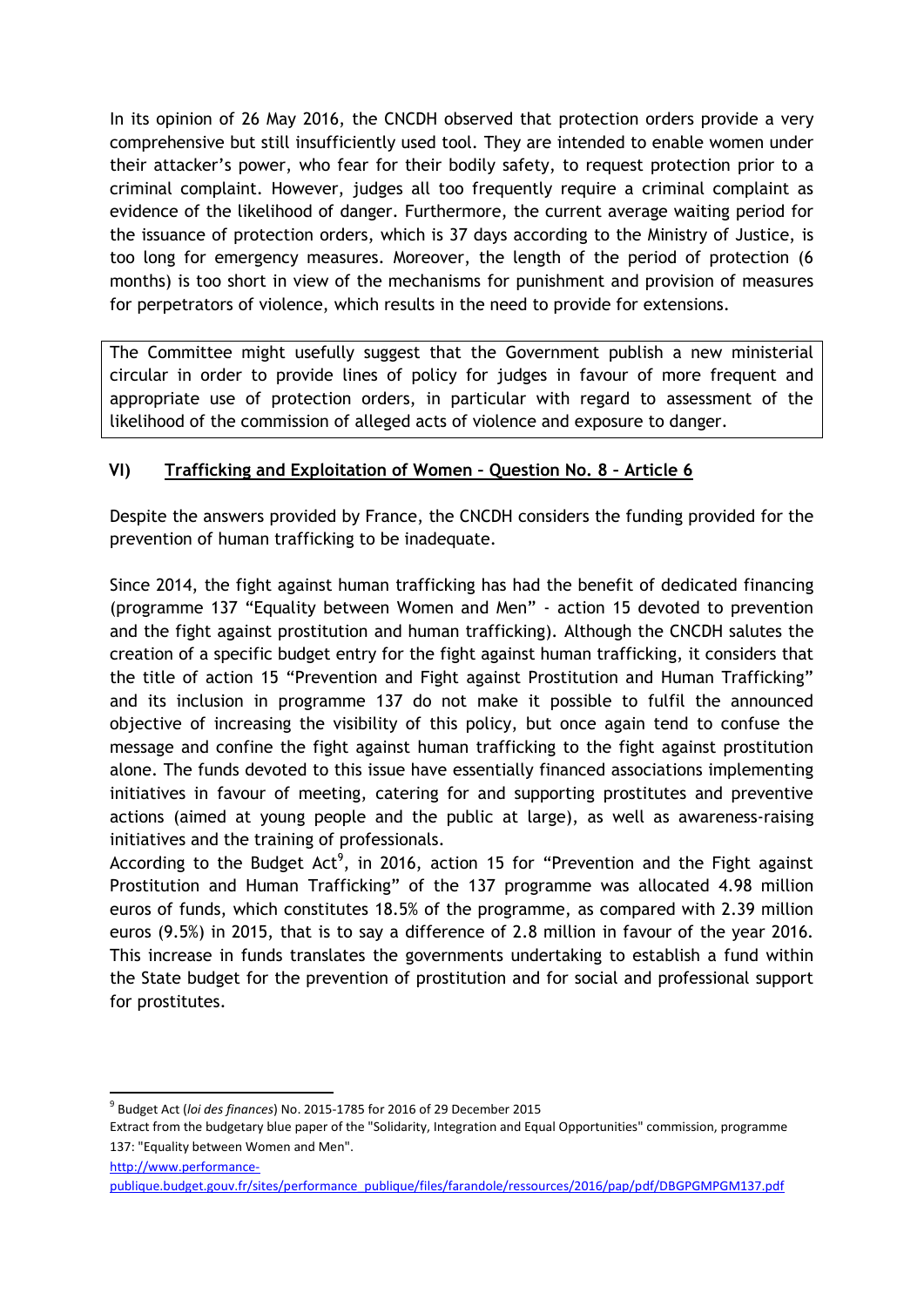The financial allocation for action 15 of the 137 programme calls for several different observations on the part of the CNCDH. In first place, the major observed increase of 129% actually seems to be no more than a smokescreen, insofar as it does not correspond to additional investment on the part of the government, but results from a transfer of credits to the amount of 2.8 million euros from three programmes in the general budget.

Secondly, the fund for the prevention of prostitution and provision of social and professional support for prostitutes is planned to be financed by confiscation of property and products by the Agency for the Management and Recovery of Seized and Confiscated Assets (AGRASC / *Agence de gestion et de recouvrement des avoirs saisis et confisqués*) for the transfer of movable property and real estate confiscated from persons found guilty of acts of human trafficking, procuring and other offences resulting therefrom. This source of funding appears highly unpredictable and does not contribute to guaranteeing that the fund will be financed in a continuous and reliable manner in the most rapid possible timescale.

Finally, the CNCDH is concerned that for the year 2016 almost all of the credits allocated to the fight against human trafficking have in fact been solely allocated to the fight against prostitution and the provision of measures for prostituted persons. Indeed, in the funds allocated to action 15 of the 137 programme, at local level 4.57 million euros are to be allocated to the financing of local preventive actions and the fight against prostitution. In fact, other forms of trafficking and exploitation, such as domestic servitude, forced labour and exploitation of begging, which largely and even principally affect women, are barely taken into account or even entirely neglected.

Under these conditions, any implementation of the National Action Plan is illusory, which considerably prejudices the effectiveness and even the very existence of the public policy for fighting against human trafficking and exploitation which had been announced.

Moreover, the CNCDH considers that the inter-ministerial Mission for the protection of women victims of violence and the fight against human trafficking (MIPROF / *Mission interministérielle pour la protection des femmes victimes de violences et la lutte contre la traite des êtres humains*) should be able to have a specific budgetary entry (which is not currently the case). This budgetary entry should encompass the operating budget of the inter-ministerial mission and an action budget. On the one hand, this action budget could enable the direct financing of certain actions provided for under the National Action Plan and, on the other hand, in the interests of improved management efficiency, it would be the single point of contact for associations for validating and managing their subsidies on the basis of accurate projected workloads and regular monitoring of their commitments.

In order to ensure that sufficient relevant resources are provided to fight against human trafficking and exploitation in France, the Committee might question the Government regarding its proposed undertakings in human and financial terms in this respect. It would also be appropriate to make sure that the Government indeed intends to address all forms of exploitation rather than sexual exploitation alone.

#### **VII) Participation of Women in Political and Public Life –Question No. 10.2**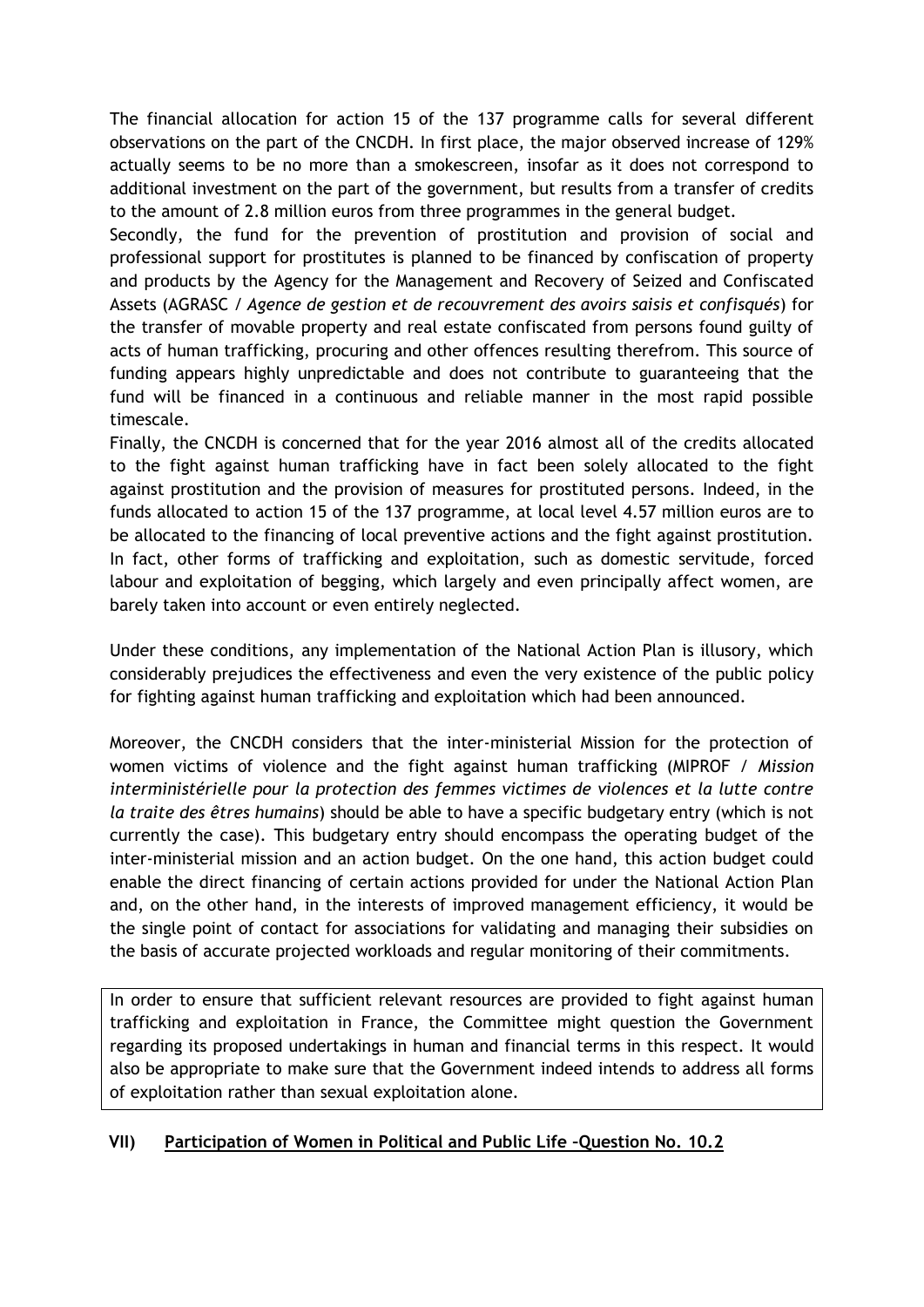The assessment made by the French Government of access of women to high-level positions reveals the magnitude of the discrimination against them and the tendency to make this discrimination permanent.

The CNCDH regrets that the high administration does not focus on recruiting the best profiles, but always men in the first place and then the best amongst the latter, in order to hold positions of responsibility in managerial positions within the three public administrations, amongst ambassadors etc. More generally speaking, the tendency to exclusively appoint identical profiles among graduates of *grandes écoles* considerably limits the recruitment pool and, as a result, makes the administrative elite barely representative of the vital forces of French society.

With regard to managerial positions, the CNCDH welcomes the adoption of provisions concerning new appointments of women aimed at reducing the glass ceiling and imposing financial sanctions upon recalcitrant employers. The proportion of women imposed by law in new appointments will thus increase from 30% in 2016 to 40% in 2017. However, the selected modes of calculation (which for example only concern first appointments and enable offsetting between positions with different responsibilities) and the exclusion of appointments by the French President to the most prestigious posts, mean that this objective is more cosmetic than real.

In fact, it appears to the CNCDH that progress in terms of equality between women and men in managerial positions and in the civil service can only be effected in concrete terms if a real political will emerges in this respect.

The policy conducted by the employer-Government within its own departments is in this respect a sound indicator of the lack of voluntarism.

As far as reduction of the glass ceiling is concerned, numerous ministries do not appear to have reached the objective of 30% women with regard to new appointments, which leads them to pay a contribution of 60,000 euros per appointment below this target. The Prime Minister's Office even appears to show a reduction in the number of women among new appointments to managerial positions. In concrete terms this leads to a worsening of the glass ceiling, by drying up the pool of women likely to be offered high-ranking positions. This gives all the more cause for concern insofar as the proportion of 30% women imposed by the law only concerns new appointments, while persons already holding posts whose tenures are renewed do not form part of the basis of this quota. However, the latter are for the most part men in managerial positions in the civil service.

It would be appropriate to ask the Government what measures it intends to implement in order to ensure that the administration complies with the law in the best possible manner, instead of circumventing it by paying a fine.

Moreover, as far as differences in pay within the civil service are concerned, company balance sheets show very large differences in pay between women and men, of the same rank and status. Indeed, it appears that a significant number of ministers continue to justify a policy of pay differences, on the basis of officials' previous pay. In so doing, they increase wage differences throughout the length of careers, and contribute to giving rise to considerable loss of earnings for women at the time of their retirement. The CNCDH regrets that no policy for convergence of pay between women and men of equal status and rank is planned within the civil service.